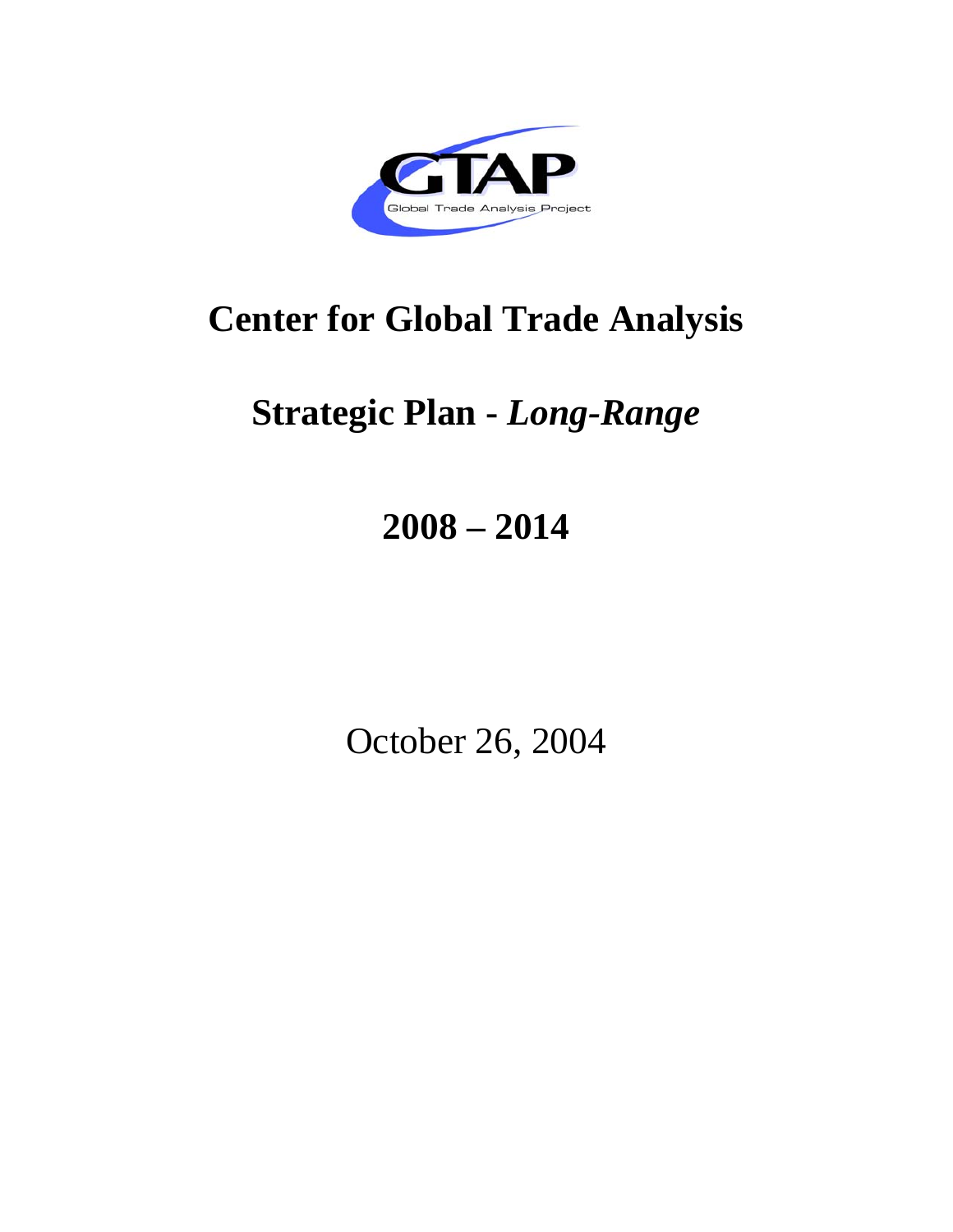# **THE CENTER FOR GLOBAL TRADE ANALYSIS STRATEGIC PLAN October 2004**

# **OUR MISSION**

The Center for Global Trade Analysis is the publicly funded, universitybased home for GTAP (Global Trade Analysis Project), a global network of researchers and policy makers conducting quantitative analysis of international policy issues. Our purpose is to improve the quality of global economy-wide analysis through education and by developing analytical data bases, economic models, and innovative methodologies. Our unique institutional structure enables us to foster collaboration among academia, public sector, and private sectors worldwide.

# **OUR CORE VALUES AND BELIEFS**

### **We value:**

- o *International Collaboration* because it increases quality of data and analysis.
- o *Objectivity and transparency* because they are crucial to our data work and analysis.
- o *Discovery* because improving methodology leads to better policy analysis*.*
- o *Learning* because it creates critical vibrancy both within the Center and in the expanding network.
- o *Engagement* because it helps us serve policy analysts and decision makers with better data and analysis.

### **We believe that:**

- o Better data leads to better policy analysis which leads to better policy.
- o Reconciling data makes data better.
- o CGE modeling provides useful insights.
- o Avoiding duplication in data production is efficient.
- o Collaboration enhances individual efforts.
- o Having more trained users enriches policy debates.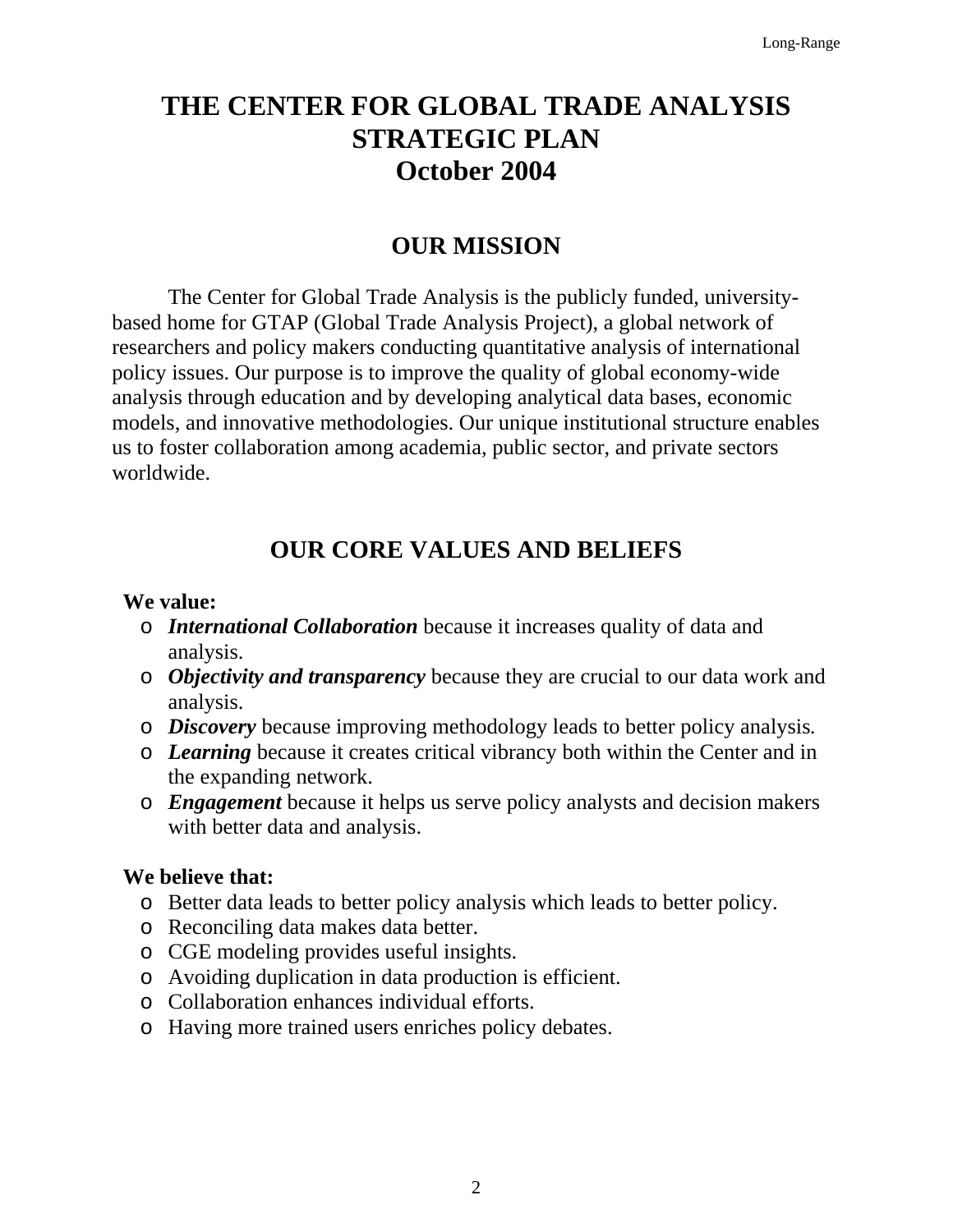# **OUR VISION OF THE FUTURE**

In 2014, GTAP is an exceptionally vibrant network of global economic policy analysts, with more than 10,000 individuals in 150 countries making contributions. The GTAP Data Base and models are used in research centers throughout the world, leading to ever greater transparency in global economic analysis.

GTAP-based results are influential among decision makers. After 10 years of intensive model validation efforts, GTAP-based models are widely accepted in the professional literature. Indeed, editors of leading journals actively seek out GTAP-based papers on contemporary policy issues.

The GTAP Data Base remains at the core of the Center. The open-source institutional arrangement by which the data base is now assembled has spawned rapid growth, with active collaboration in more than 100 countries. It is now possible for national agencies in any one of those countries to scrutinize key assumptions, rebuild the data base, and propose modifications to the official GTAP Data Base. Half of our courses are now conducted in developing countries. The 50 consortium members meet regularly through teleconferences to contribute ideas and to help keep the Center's efforts focused on our vision.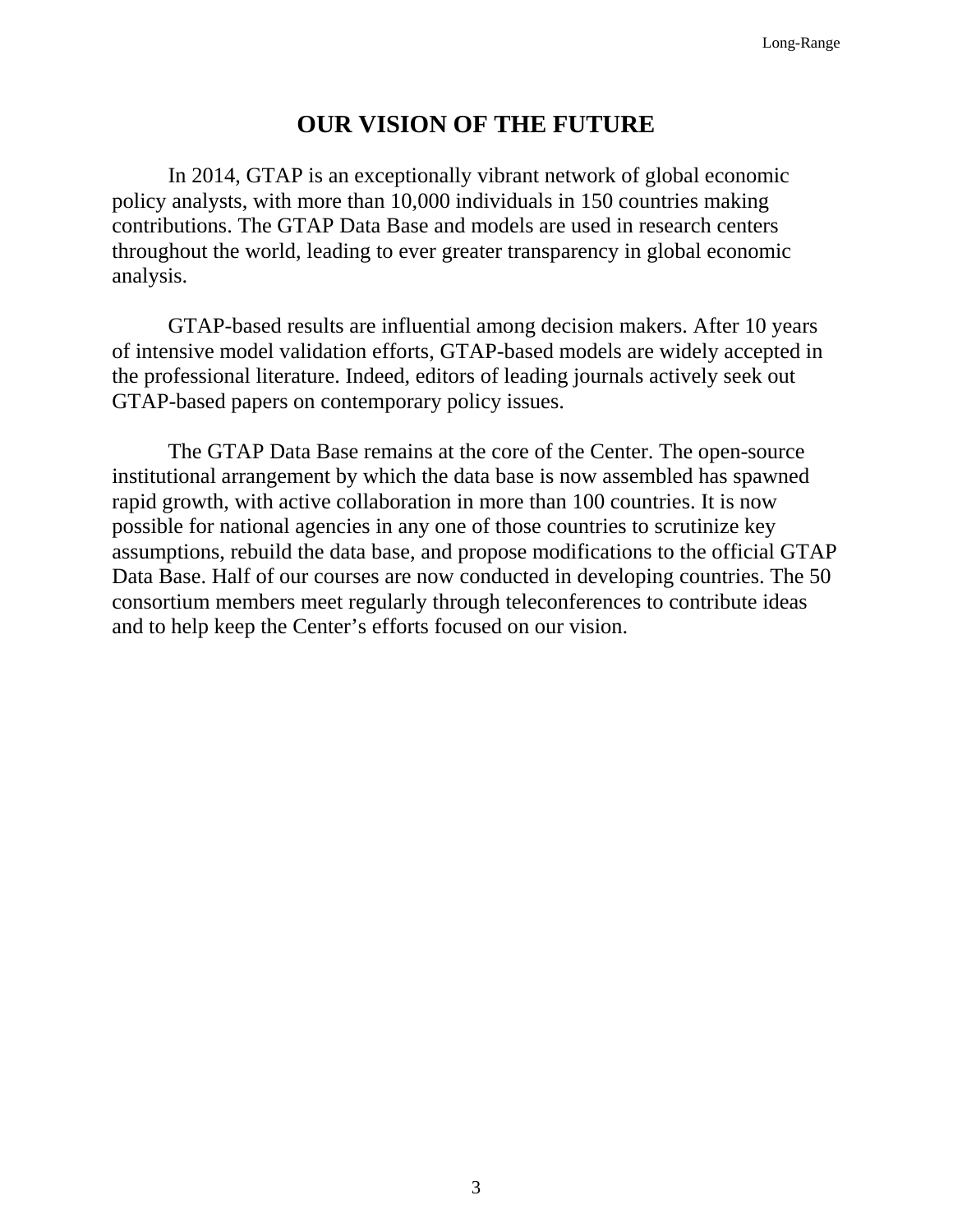# **CENTER FOR GLOBAL TRADE ANALYSIS STRATEGIC PLAN**

**MI SS IO**

The Center for Global Trade Analysis is the publicly funded, university-based home for GTAP (Global Trade Analysis Project), a global network of researchers and policy makers conducting quantitative analysis of international policy issues. Our purpose is to improve the quality of global economy-wide analysis through education and by developing analytical data bases, economic models, and innovative methodologies. Our unique institutional structure enables us to foster collaboration among academia, public sector, and private sectors worldwide.

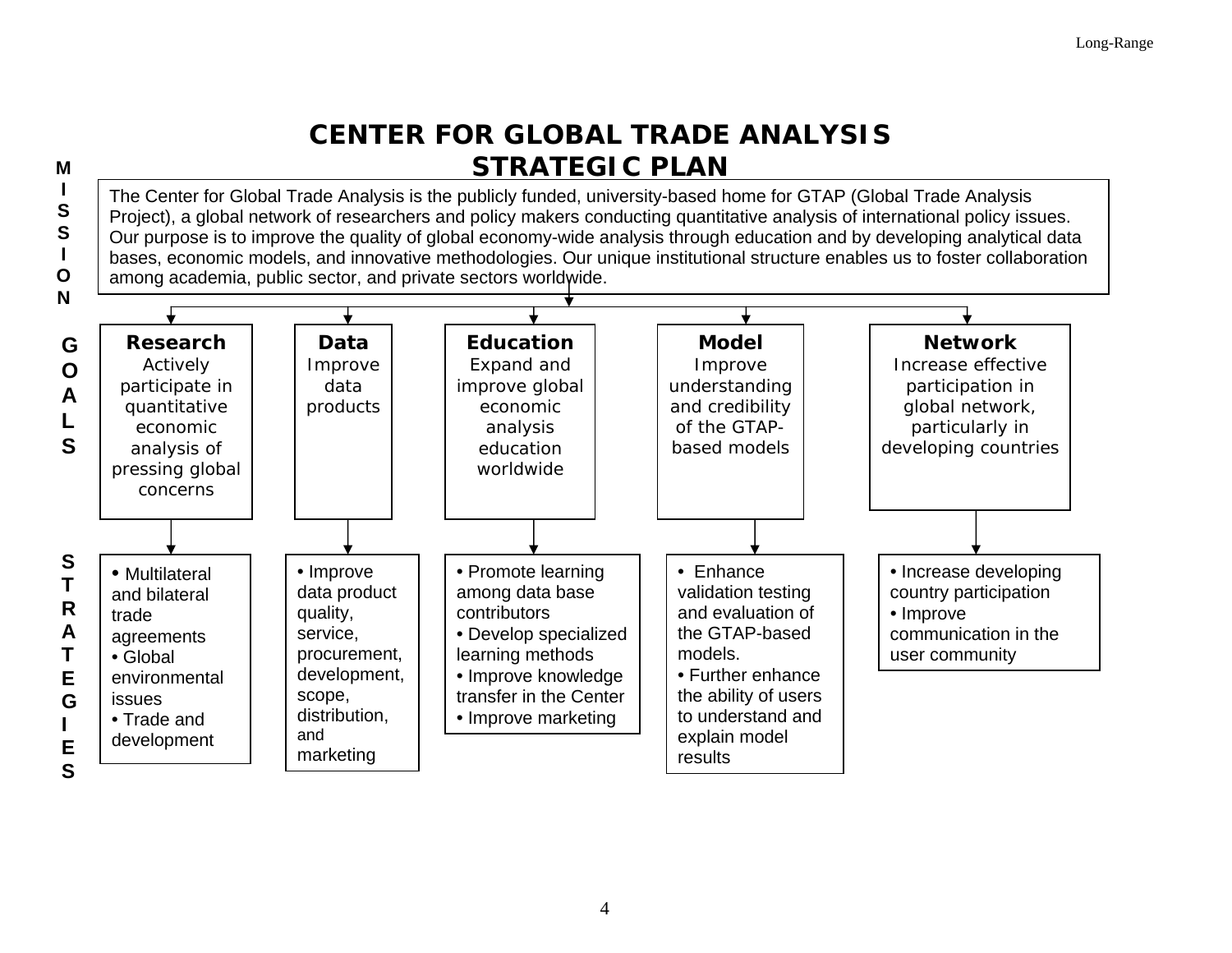#### **SUMMARY OF THE CENTER GOALS AND SUPPORTING STRATEGIES:**

To achieve our vision, we are working toward the future with five goals.

#### *Research Goal***: To actively participate in quantitative economic analysis of pressing global concerns.**

#### *Data Goal***: To improve data products.**

- 1. Improve data quality and user service.
- 2. Improve data procurement.
- 3. Improve data development efficiency and quality by distributing data construction program.
- 4. Expand scope of data base.
- 5. Improve marketing of data base.

#### *Education Goal***: To expand and improve global economic analysis education worldwide (both within and outside the network).**

- 1. Promote learning among data base contributors.
- 2. Use workshops and web-based products to provide specialized learning.
- 3. Improve communication, learning, and transfer of knowledge within the Center.
- 4. Improve marketing of GTAP courses.

#### *Model Goal***: To improve understanding and credibility of the GTAP-based models.**

- 1. Enhance testing and evaluation of the GTAP-based models.
- 2. Further enhance the ability of users to understand and explain model results (long-range).

#### *Network Goal***: To increase effective participation in the global network, particularly in developing countries.**

- 2. Conduct more courses and conferences in developing countries.
- 4. Foster communication within the GTAP network and beyond.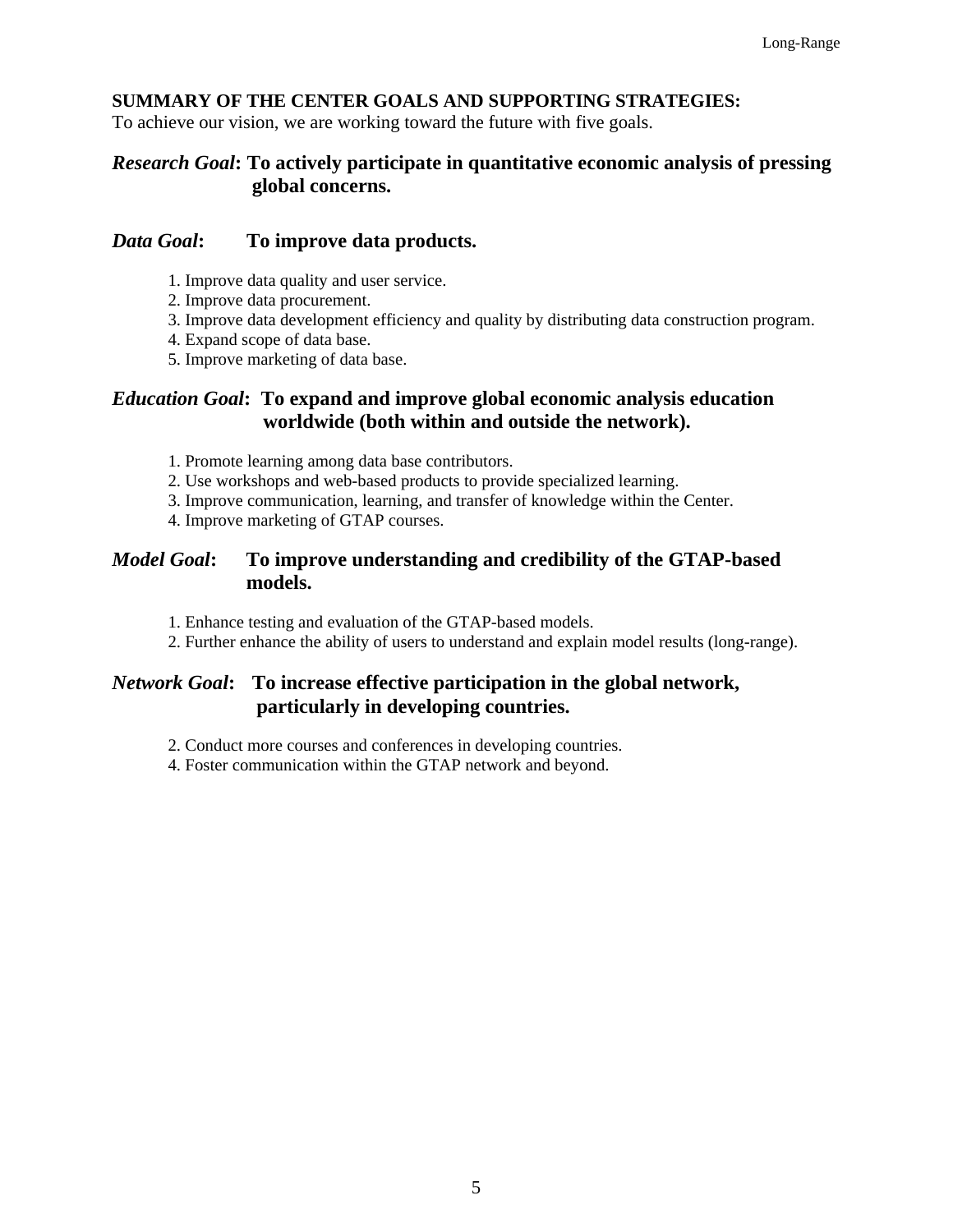

## **Center for Global Trade Analysis Strategic Plan - Long-Range 2007 - 2014**

PATH TOWARD THE FUTURE: The Center's long-range goals are detailed with strategies to achieve each goal, and associated Action Plans (Objective, Timeline, Resources and Metrics)

#### *Data Goal***: To improve data products**

#### **1. Improve data quality and user service**

| <b>Action Plans: Objective</b>                                                                  | <b>Timeline</b>                      | <b>Resources</b>     | <b>Metrics</b>                                                                                                                   |
|-------------------------------------------------------------------------------------------------|--------------------------------------|----------------------|----------------------------------------------------------------------------------------------------------------------------------|
| 1.1 Develop and apply data<br>comparison programs for<br>the final data base and for            | <b>Starting</b><br>2006,<br>annually | BD, RM               | Comparison program developed and<br>applied for global data                                                                      |
| intermediate datasets (Data<br>comparison programs are<br>useful to illustrate changes          |                                      |                      | Comparison programs applied to 1<br>large or 2 small modules annually                                                            |
| in the data between releases<br>and to discover data errors)                                    |                                      |                      | Applied to new modules 1 year after<br>integration                                                                               |
|                                                                                                 |                                      |                      | Report and standards document<br>produced                                                                                        |
|                                                                                                 | 2014                                 | BD, RM               | Completed for half of data<br>construction process                                                                               |
| 1.2 Shorten gap between data<br>release, published<br>documentation and web-<br>based ancillary | <b>Starting</b><br>2004              | BD, RM,<br><b>JC</b> | Published GTAP 6.0 Data Base<br>documentation released at the same<br>time as public release                                     |
| documentation                                                                                   |                                      |                      | Ancillary web-based documentation<br>completed 6 months after published<br>documentation                                         |
| 1.4 Identify and create ad hoc<br>expert groups for different<br>data base aspects              | <b>Starting</b><br>2004,<br>annually | BD, RM               | With help from outside experts, an<br>activity report created on at least 1<br>aspect of data base, beginning with<br>protection |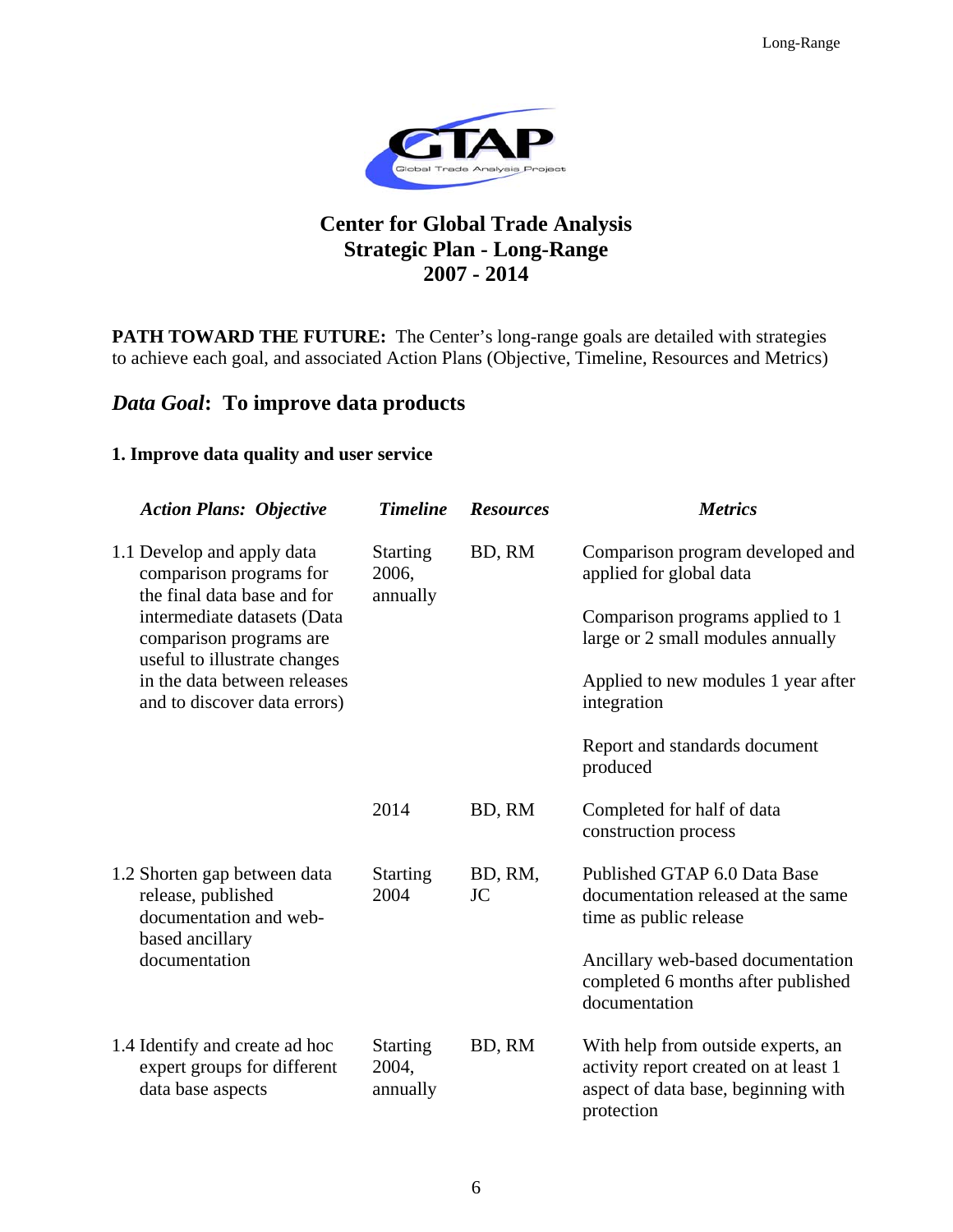# *Data Goal* **(continued)**

| <b>Action Plans: Objective</b>                                                                                                                                                                         | <b>Timeline</b>                              | <b>Resources</b>  | <b>Metrics</b>                                                                                                                                         |
|--------------------------------------------------------------------------------------------------------------------------------------------------------------------------------------------------------|----------------------------------------------|-------------------|--------------------------------------------------------------------------------------------------------------------------------------------------------|
| 1.5 Critically review and revise<br>methods for filling in<br>missing data                                                                                                                             | <b>Starting</b><br>2005,<br>annually         | BD, RM            | Methods for filling in missing data<br>applied to 1 large or 2 small modules a<br>year                                                                 |
|                                                                                                                                                                                                        |                                              |                   | Methods for filling in missing data<br>applied to new modules 1 year after<br>integration                                                              |
|                                                                                                                                                                                                        |                                              |                   | Documentation produced for each<br>module completed                                                                                                    |
|                                                                                                                                                                                                        | 2014                                         |                   | Half of data construction process<br>completed                                                                                                         |
| 1.6 Regularly review data<br>release policies (e.g.,<br>frequency of data releases;<br>contents of data package;<br>terms and conditions for<br>general customers;<br>consortium member<br>privileges) | <b>Starting</b><br>2006,<br>every 2<br>years | WT, RM,<br>BD, JC | Report or revised strategy completed                                                                                                                   |
| 2. Improve data procurement                                                                                                                                                                            |                                              |                   |                                                                                                                                                        |
| 2.1 Improve evaluation of<br>incoming data                                                                                                                                                             | <b>Starting</b><br>2004                      | BD, RM,<br>TW     | Method for evaluating incoming data<br>improved and implemented                                                                                        |
|                                                                                                                                                                                                        |                                              |                   | Report covering internal consistency and<br>relevant comparisons for each incoming<br>dataset (both I-O tables and international<br>datasets) produced |
| 2.2 Review quality of existing I-<br>O tables and identify needed<br>I-O tables                                                                                                                        | <b>Starting</b><br>$2005$ , every<br>2 years | BD, RM,<br>TW     | I-O table contributions actively pursued<br>by identifying best and potentially most<br>reliable contributors                                          |
| 2.3 Establish relationships with<br>potential contributors of<br>non-I-O data                                                                                                                          | <b>Starting</b><br>2005, every<br>2 years    | BD, RM,<br>TW     | Non-I-O data set report produced at<br>regular intervals, first FAO and later<br>others as opportunities arise                                         |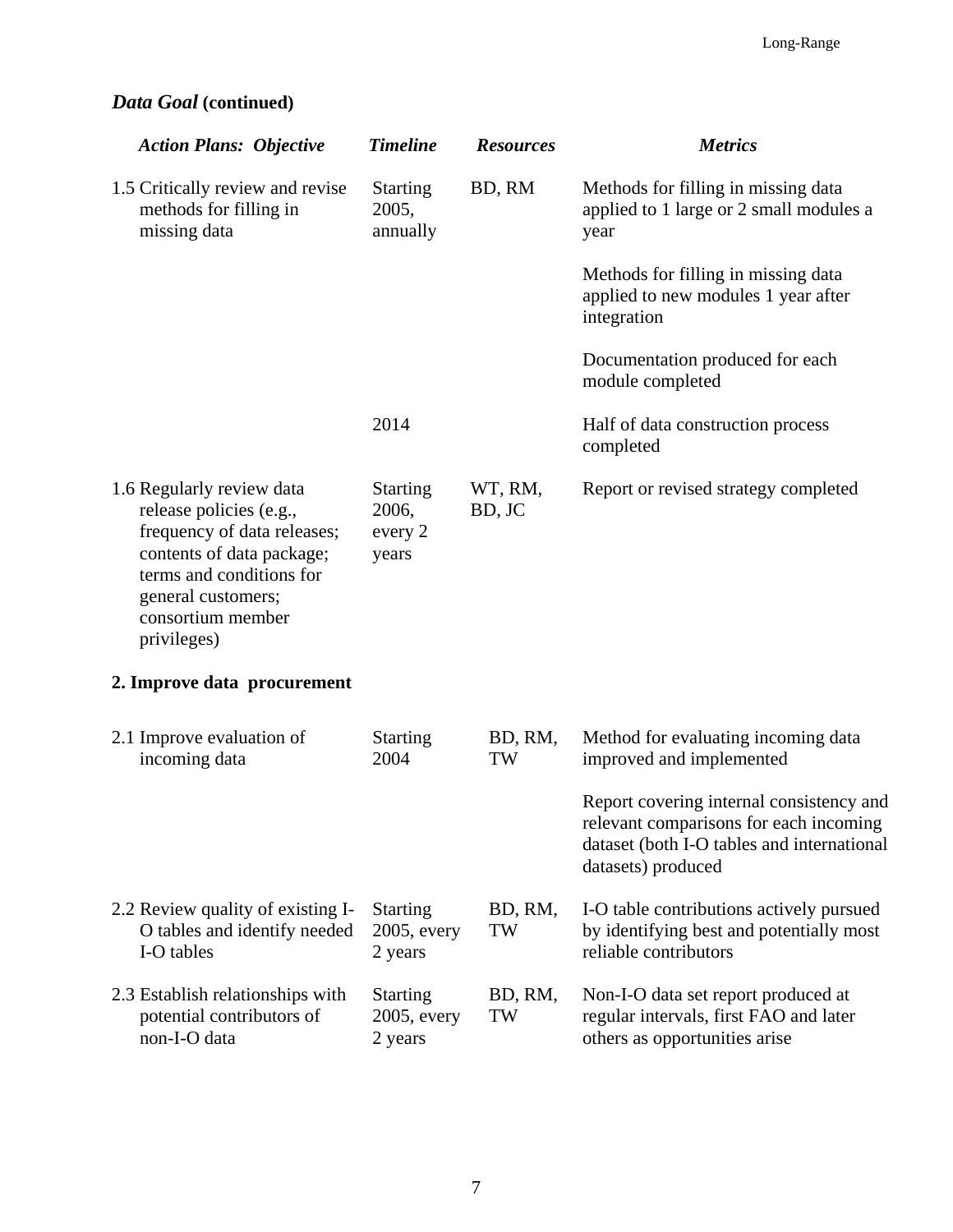# *Data Goal* **(continued)**

|                                                                  | <b>Action Plans: Objective</b>                                                         | <b>Timeline</b>                              | <b>Resources</b> | <b>Metrics</b>                                                                                                    |
|------------------------------------------------------------------|----------------------------------------------------------------------------------------|----------------------------------------------|------------------|-------------------------------------------------------------------------------------------------------------------|
| 2.4 Regularly review data<br>data contributors, IPR<br>concerns) | procurement policies (e.g.,<br>terms and conditions for                                | <b>Starting</b><br>2006,<br>every 2<br>years | BD, RM           | Data procurement policy report<br>produced and updated                                                            |
|                                                                  |                                                                                        |                                              |                  | 3. Improve data development efficiency and quality by distributing data construction program                      |
| program                                                          | 3.4 Distribute selected modules<br>from the data construction                          | 2008                                         | BD, RM           | Selected modules (initial I-O cleaning<br>module and final assembly module)<br>make available on the GTAP website |
|                                                                  | 4. Expand scope of data base                                                           |                                              |                  |                                                                                                                   |
| 4.3 Integrate external and<br>government accounts                |                                                                                        | 2008                                         | BD, RM           | Integrated external and government<br>accounts in data base                                                       |
| innovations (such as                                             | 4.4 Include model-driven data<br>GTAP-E, domestic margins)                             |                                              | BD, RM           | Integrated within 2 years of full-<br>fledged model completion                                                    |
|                                                                  | 4.6 Universal country coverage                                                         | 2009                                         | BD, RM           | Universal country coverage<br>implemented                                                                         |
| innovations (such as                                             | 4.7 Include model-driven data<br>GTAP-E, domestic margins)                             | 2010                                         | BD, RM           | Integrated within 2 years of full-<br>fledged model completion                                                    |
|                                                                  | 5. Improve marketing of data base                                                      |                                              |                  |                                                                                                                   |
| conferences (journals)                                           | 5.3 Present (or publish) papers<br>that highlight the GTAP<br>Data Base in non-GTAP    | <b>Starting</b><br>2005,<br>annually         | BD, RM           | One paper presented or published<br>annually                                                                      |
| 5.4 Coordinate with<br>the GTAP Data Base                        | governments or professional<br>associations of selected<br>target countries to promote | <b>Starting</b><br>2005,<br>every 2<br>years | BD, RM           | A new target country identified,<br>pursued, and contacted                                                        |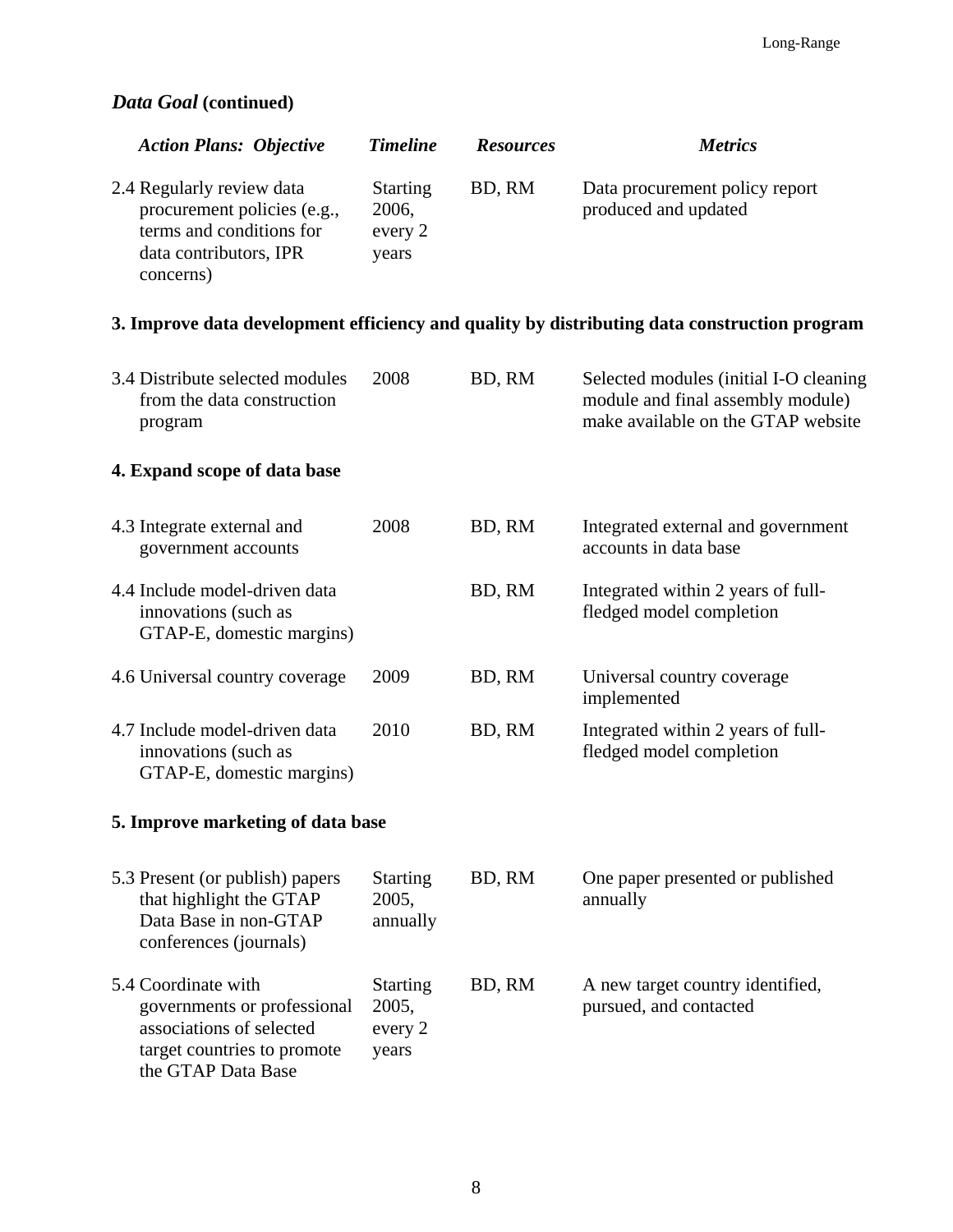# *Education Goal***: To expand and improve global economic analysis education worldwide globally (both within and outside network)**

#### **1. Promote learning among data base contributors**

| <b>Action Plans: Objective</b>                                                                | <b>Timeline</b> | <b>Resources</b>     | <i>Metrics</i>                                                                              |
|-----------------------------------------------------------------------------------------------|-----------------|----------------------|---------------------------------------------------------------------------------------------|
| 1.1 Hold workshops to assist I-<br>O contributors (either along)<br>with Annual Conference or | 2008            | TW, BD,<br><b>RM</b> | GTAP I-O workshop held within 1<br>year of course                                           |
| regional Short Course, or<br>according to available<br>funding)                               |                 |                      | Fifty percent of attendees<br>successfully contribute an I-O table<br>to the GTAP Data Base |
| 1.3 Hold workshop on data base<br>construction                                                | 2009            | BD, RM               | Data base construction workshop<br>conducted                                                |
|                                                                                               |                 |                      | Ten paying participants for the first<br>workshop secured                                   |

#### **2. Use workshops and web-based products to provide specialized learning**

| 2.2 Hold specialized workshops<br>in advanced modeling<br>topics, in conjunction with<br>conferences | 2014 | HL, TH | Three workshops held                                                                                                                               |
|------------------------------------------------------------------------------------------------------|------|--------|----------------------------------------------------------------------------------------------------------------------------------------------------|
| 2.4 Develop Technical Papers to<br>offer training in specialized<br>areas                            | 2008 | MB.    | Two additional modules completed                                                                                                                   |
| 2.6 Hold a GTAP with GAMS<br>course                                                                  | 2009 |        | GTAP with GAMS course held<br>Two Center staffers to have<br>developed GTAP in GAMS skills<br>$\&$ /or new staff member with<br><b>GAMS</b> skills |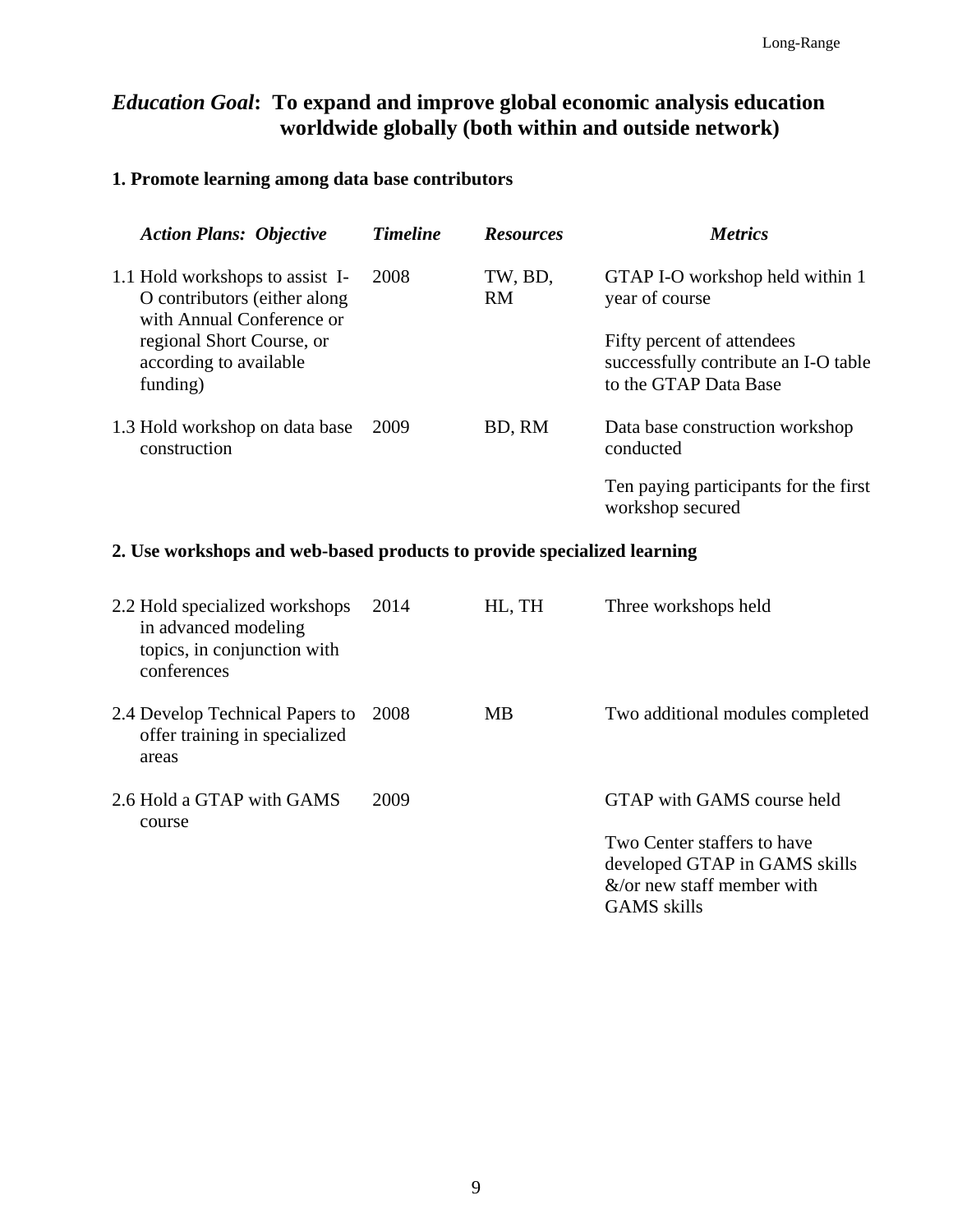### *Education Goal* **(continued)**

# **3. Improve communication, learning and transfer of knowledge within the Center**

| <b>Action Plans: Objective</b>                                                                                        | <b>Timeline</b>                           | <b>Resources</b>                | <b>Metrics</b>                                                                                                                                      |
|-----------------------------------------------------------------------------------------------------------------------|-------------------------------------------|---------------------------------|-----------------------------------------------------------------------------------------------------------------------------------------------------|
| 3.2 Hold technical workshop to<br>get new graduate students<br>up-to-speed                                            | Sept. 2005,<br>annually                   | TW, HL,<br><b>JC</b>            | Technical workshop/training session<br>held for new students                                                                                        |
|                                                                                                                       |                                           |                                 | In yearly feedback reviews, positive<br>graduate student feedback obtained                                                                          |
| 3.3 Create systematic mentoring<br>program                                                                            | Sept. 2004,<br>annually                   | TW,<br>graduate                 | Each graduate student assigned a<br>student or Center staff mentor                                                                                  |
|                                                                                                                       |                                           | students                        | In yearly feedback reviews, positive<br>graduate student feedback received                                                                          |
| 3.4 Proactively assist graduate<br>students with career<br>development                                                | June 2006,<br>annually                    | TW, TH,<br>graduate<br>students | At least 1 student completed a short-<br>term project, possibly with a<br>consortium member                                                         |
| 3.5 Systematically document<br>programs, best practices,<br>procedures, etc.                                          | 2009                                      | GM, BD,<br><b>JC</b>            | Documentation of (1) web site<br>features, (2) data base construction<br>procedures, and (3) Center's<br>workings with the<br>department/university |
| 3.6 Offer GTAP staff training<br>(self-study or review<br>courses) in econometrics,<br>GAMS, programming<br>languages | <b>Starting</b><br>2004,<br>annually      | BD, RM,<br>TW, HL               | At least one person on GTAP staff<br>completes self-study or review<br>courses in econometrics, GAMS,<br>and/or programming language                |
| 3.7 GTAP staff attend<br>professional<br>workshops/conference<br>(other than GTAP)                                    | <b>Starting</b><br>2005, every<br>2 years | BD, RM,<br>HL                   | At least 1 Center staffer attended<br>workshop or (non-environmental)<br>professional conference                                                    |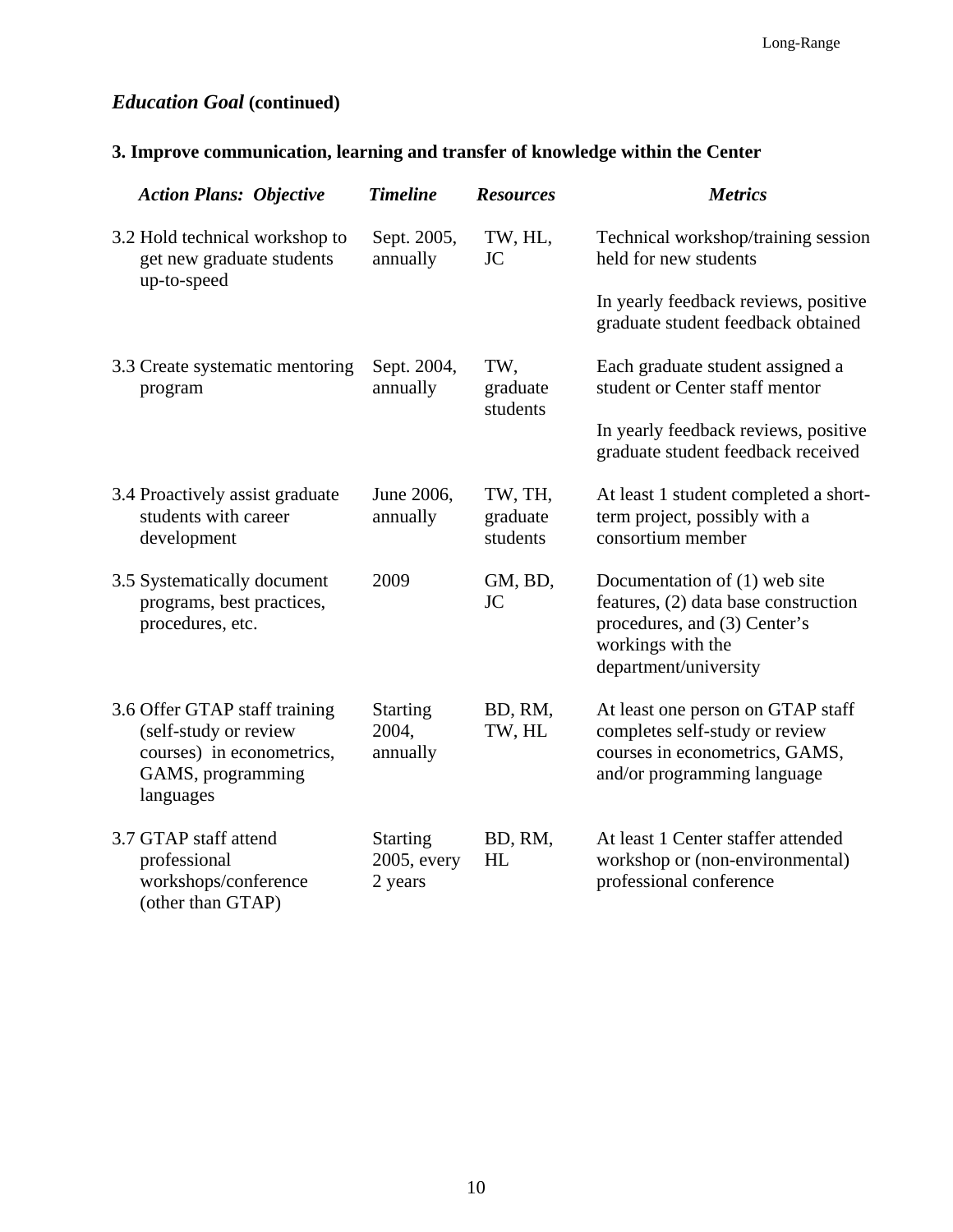# *Education Goal* **(continued)**

| <b>Action Plans: Objective</b>                                                                                  | <b>Timeline</b>   | <b>Resources</b>  | <i>Metrics</i>                                                                                           |
|-----------------------------------------------------------------------------------------------------------------|-------------------|-------------------|----------------------------------------------------------------------------------------------------------|
| 3.8 Participate in international<br>environmental conferences<br>and workshops (e.g., Energy<br>Modeling Forum) | 2005,<br>annually | HL, TH,<br>RM, TW | At least 1 Center staffer<br>participates in an international<br>environmental conference or<br>workshop |

# **4. Improve marketing of GTAP courses**

| 4.1 Increased use of Internet and Starting July JC, GM |      | All courses and conferences   |
|--------------------------------------------------------|------|-------------------------------|
| e-mail discussion groups to                            | 2004 | advertised on appropriate web |
| advertise courses                                      |      | sites and discussion lists    |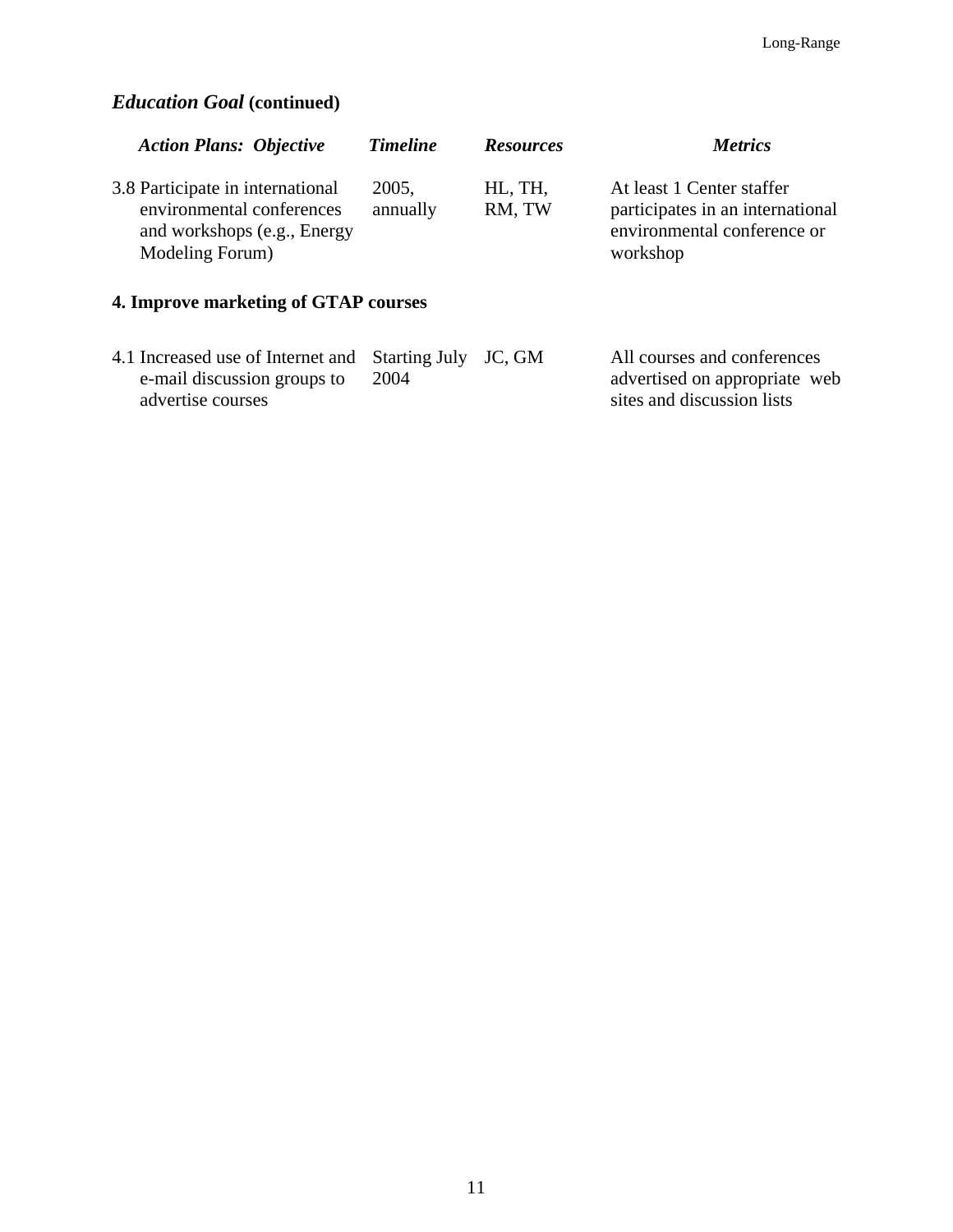# *Model Goal***: To improve understanding and credibility of GTAP-based models**

#### **1. Enhance validation of the GTAP models**

| <b>Action Plans: Objective</b>                                                  | <b>Timeline</b> | <b>Resources</b>             | <i>Metrics</i>                                                                           |
|---------------------------------------------------------------------------------|-----------------|------------------------------|------------------------------------------------------------------------------------------|
| 1.2 Promote wider use of<br>GTAP-based models in<br>academia                    | June 2009       | GM, TH                       | Number of GTAP-based papers<br>published in refereed journals<br>increases by 50 percent |
| 1.6 Synthesize econometric<br>studies of key elasticities for<br>the GTAP model | 2009            | TH, new<br>faculty<br>member | One technical paper on the web                                                           |

#### **2. Further enhance the ability of users to understand and explain model results**

| 2.1 Develop additional tools for 2009 | TH, RM, | One additional software tool to help |
|---------------------------------------|---------|--------------------------------------|
| understanding,                        | TW      | analyze results available on the web |
| decomposition and                     |         | and used in short course             |
| explanation of model                  |         |                                      |
| results                               |         |                                      |